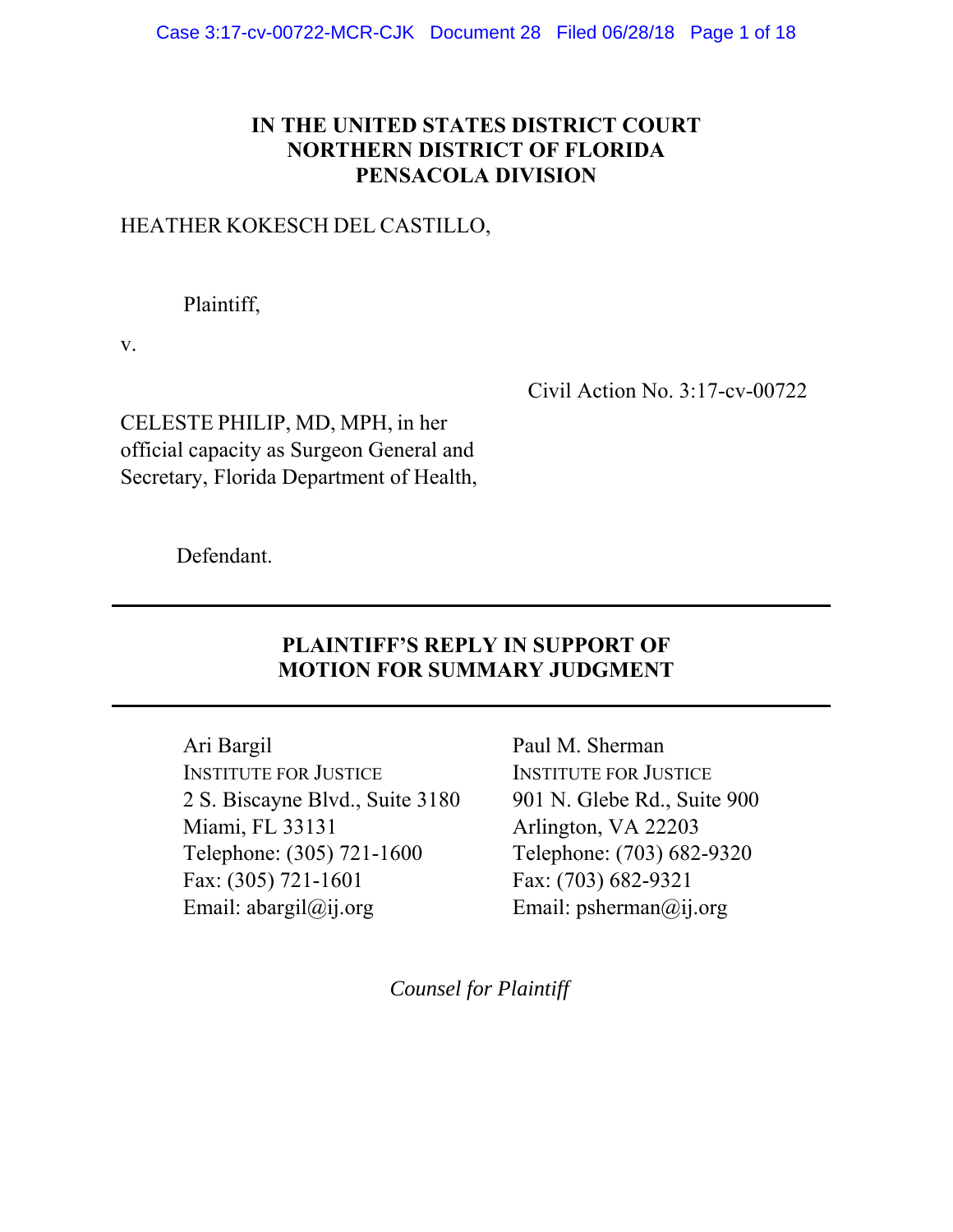# **TABLE OF CONTENTS**

| $\mathbf{I}$ . | NIFLA Rejected the Professional Speech Doctrine and<br>Confirmed That This Case Is Governed by Ordinary         |
|----------------|-----------------------------------------------------------------------------------------------------------------|
| Π.             | Under Ordinary First Amendment Principles, the Act Is a<br>Content-Based Regulation of Speech and Is Subject to |
| III.           | The Department Has Not Carried Its Burden Under                                                                 |
|                |                                                                                                                 |
|                |                                                                                                                 |
|                |                                                                                                                 |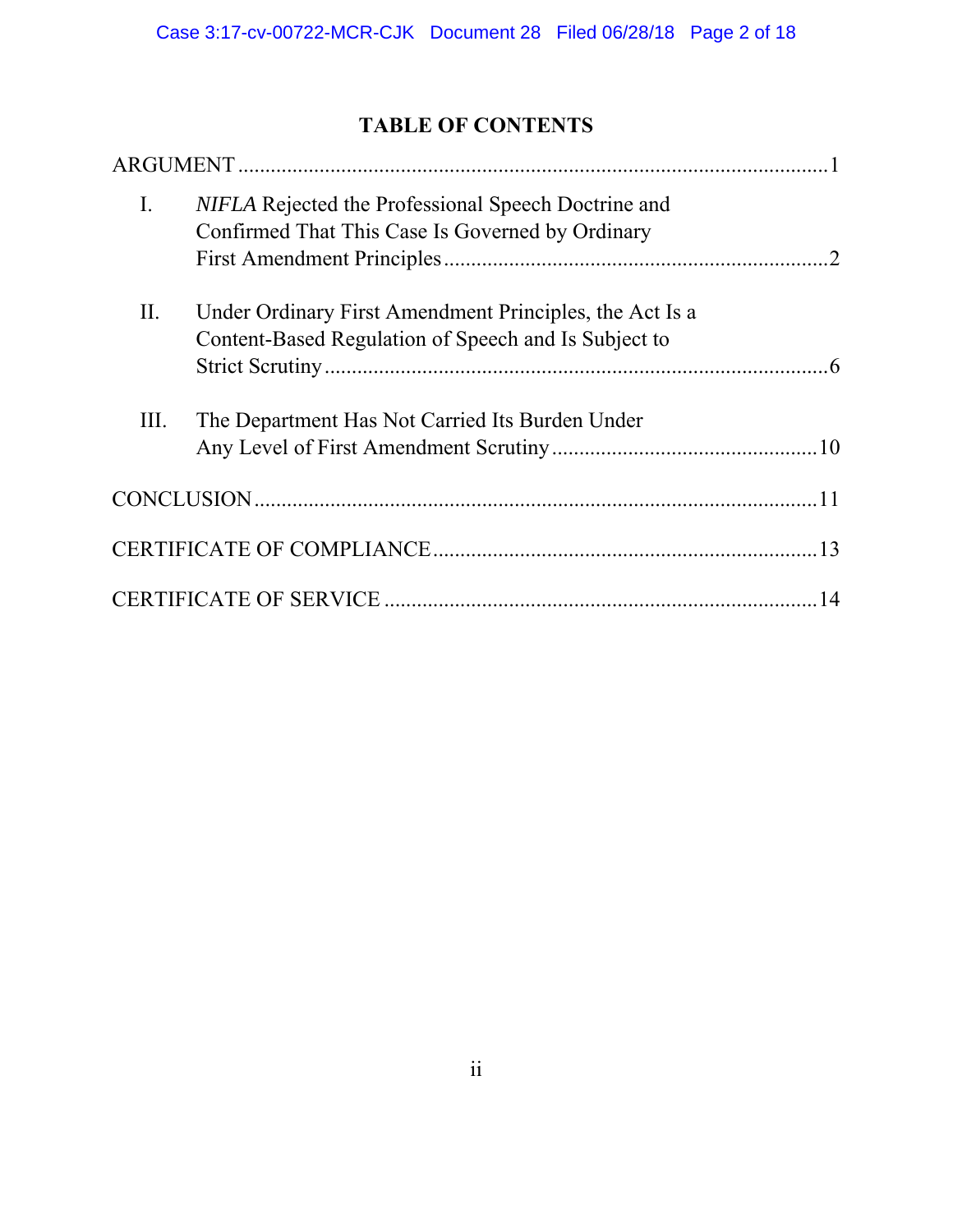# **TABLE OF AUTHORITIES**

| Bolger v. Youngs Drug Prods. Corp.,                                |  |
|--------------------------------------------------------------------|--|
| Crawford v. Lungren,                                               |  |
| Holder v. Humanitarian Law Project,                                |  |
| Leathers v. Medlock,                                               |  |
| Locke v. Shore,                                                    |  |
| Nat'l Inst. of Family & Life Advocs. v. Becerra,                   |  |
| Planned Parenthood of Se. Pa. v. Casey,                            |  |
| Reed v. Town of Gilbert,                                           |  |
| Riley v. Nat'l Fed. of the Blind of N.C., Inc.,                    |  |
| Simon & Schuster, Inc. v. Members of N.Y. State Crime Victims Bd., |  |
| Sorrell v. IMS Health, Inc.,                                       |  |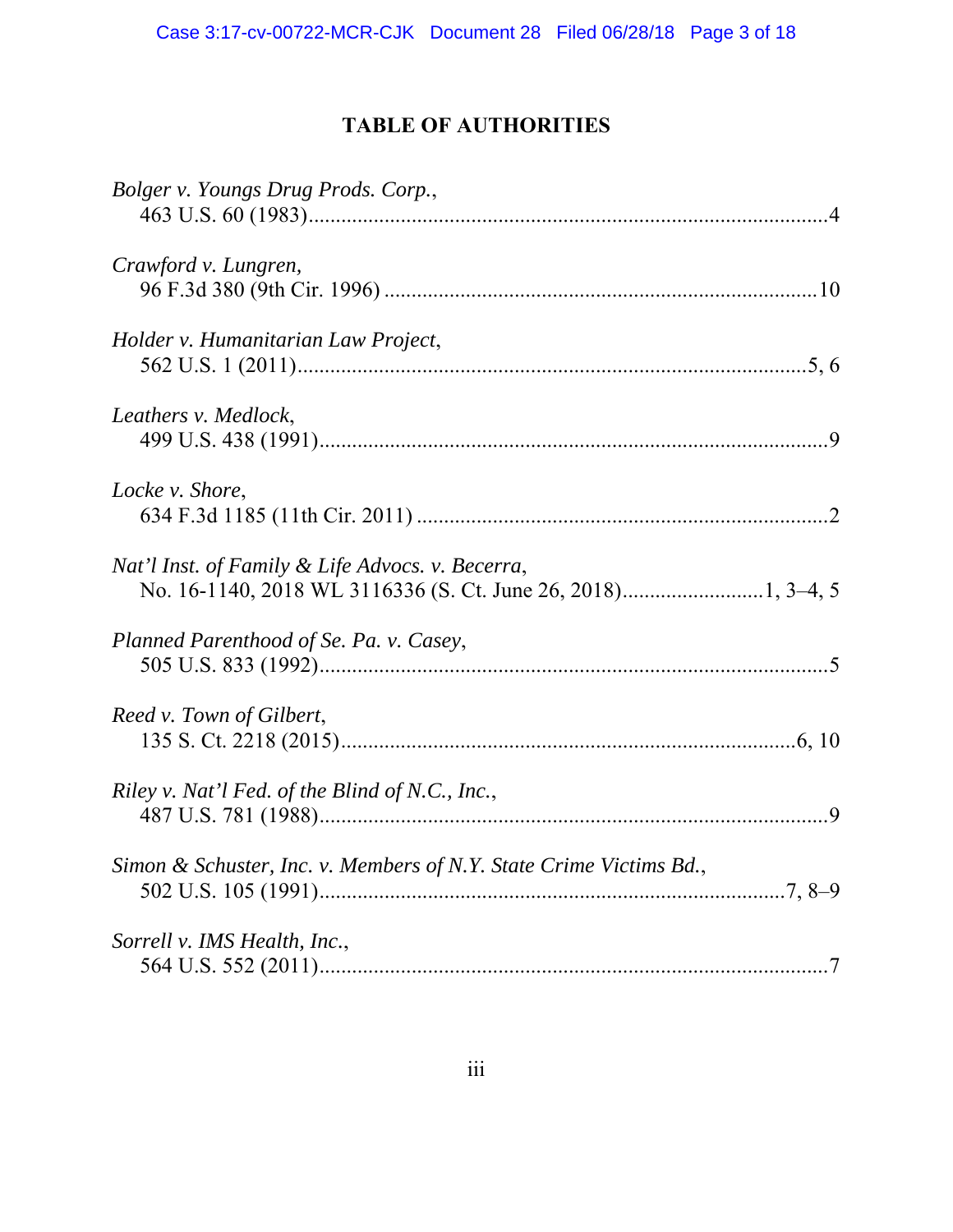| United States v. Playboy Entm't Grp., Inc., |
|---------------------------------------------|
| United States v. Philip Morris USA, Inc.,   |
| Wollschlaeger v. Governor of Florida,       |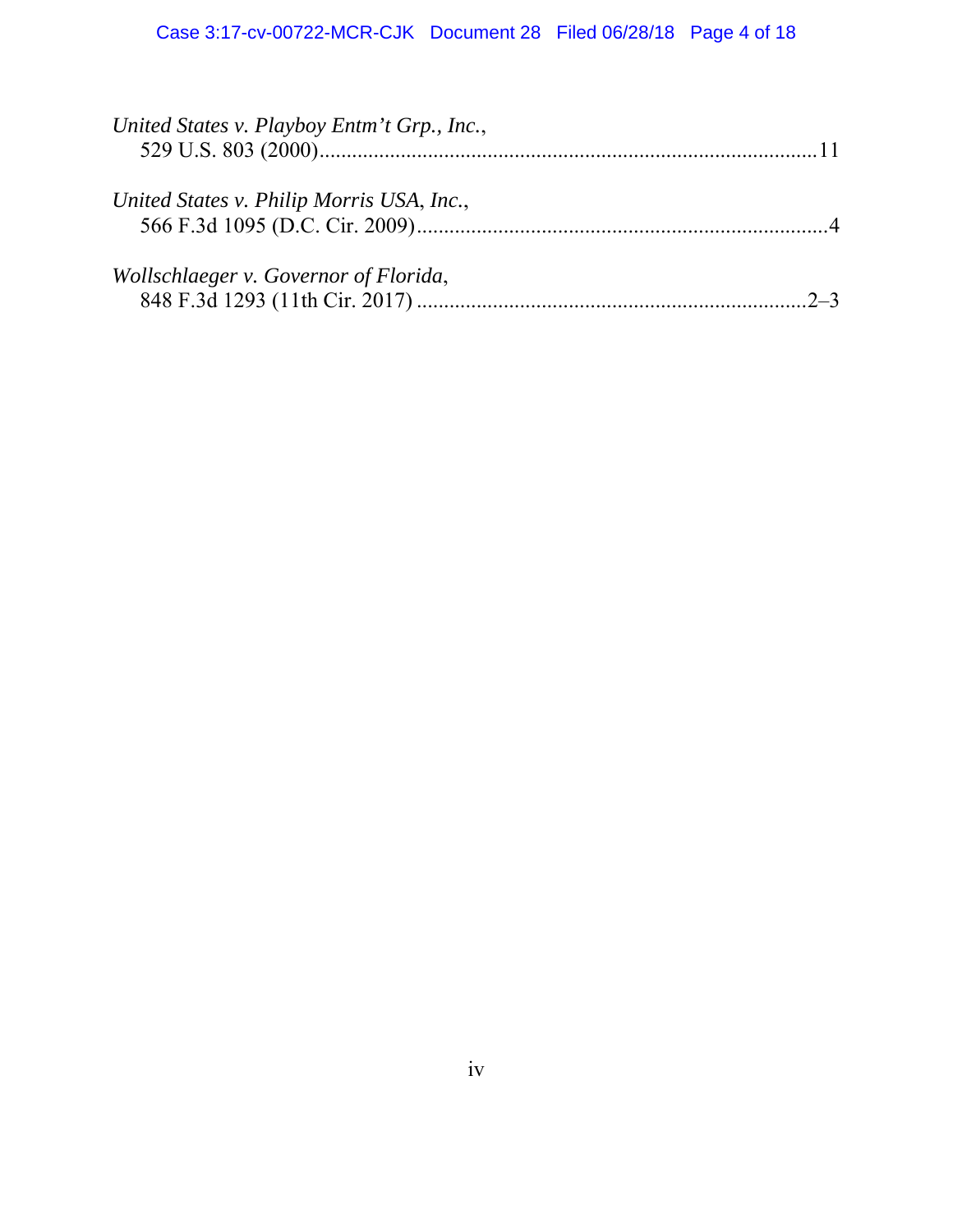#### **ARGUMENT**

 The Department rests its entire defense of Florida's Dietetics Practice Act on the so-called "professional speech doctrine." Under that doctrine, laws regulating speech by state-identified "professionals" fall wholly outside the scope of the First Amendment. Unfortunately for the Department—but fortunately for Plaintiff and for speakers throughout the country—the U.S. Supreme Court on Tuesday of this week definitively rejected that doctrine. "Speech is not unprotected merely because it is uttered by 'professionals.'" *Nat'l Inst. of Family & Life Advocs. v. Becerra*, No. 16-1140, 2018 WL 3116336, at \*7 (S. Ct. June 26, 2018) (*NIFLA*).<sup>1</sup> Instead, with only two narrow exceptions that do not apply here, a content-based regulation of speech by "professionals" is subject to strict scrutiny, just like any other content-based regulation.

The *NIFLA* ruling makes this an easy case. As applied to Ms. Del Castillo, Florida's Dietetics Practice Act regulates speech based on its content. Contentbased regulations of speech are subject to strict scrutiny. The Department has made no effort to satisfy strict scrutiny or, indeed, any level of First Amendment

<sup>&</sup>lt;sup>1</sup> A copy of the Supreme Court's ruling is attached to this brief as Exhibit 1.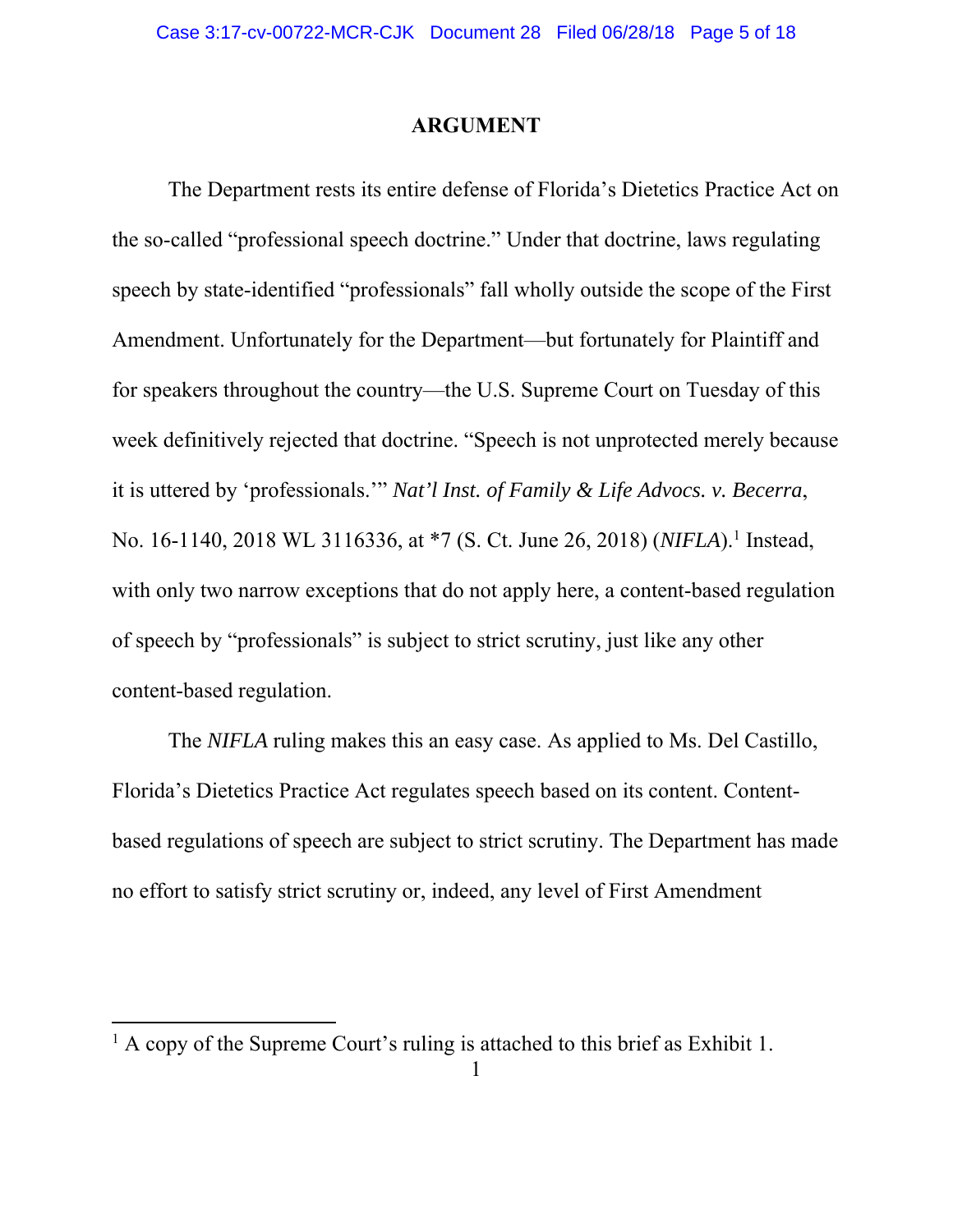scrutiny. Nor has the Department identified any material facts that are in dispute. Thus, Plaintiff is entitled to summary judgment.

#### **I.** *NIFLA* **Rejected the Professional Speech Doctrine and Confirmed That This Case Is Governed by Ordinary First Amendment Principles.**

As the parties' earlier briefing has made clear, the central legal dispute between Ms. Del Castillo and the Department is whether this is a First Amendment case. To Ms. Del Castillo, the answer seems obvious: She wants to give people dietary advice, and the government is preventing her from doing that. But in the Department's view, Florida's law cannot be a content-based regulation of speech, cannot impose direct burdens on speech, and, indeed, cannot implicate the First Amendment at all. This is because, the Department argues, "any restriction the Act may impose upon speech is merely incidental to its regulation of the profession of dietetics and nutritional counseling." Def.'s Mem. Opp'n. Pl.'s Mot. Summ. J. at 9. To support its claim, the Department relies on the Eleventh Circuit's ruling in *Locke v. Shore*, 634 F.3d 1185 (11th Cir. 2011), and other lower-court rulings that have adopted this so-called "professional speech doctrine."

 Plaintiff explained in her opening and response briefs why the professional speech doctrine was inconsistent with decades of Supreme Court precedent, and why the en banc Eleventh Circuit's ruling in *Wollschlaeger v. Governor of*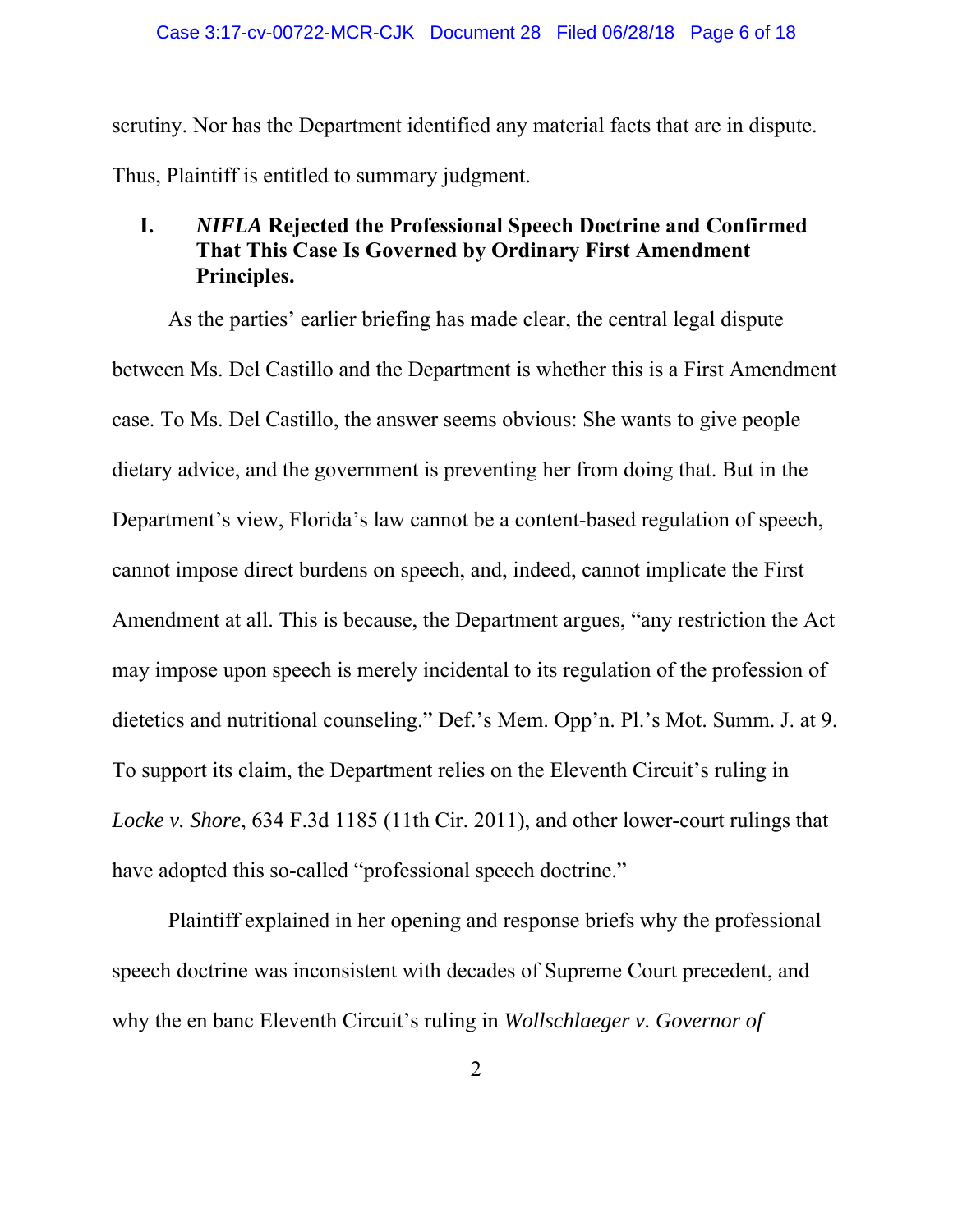*Florida*, 848 F.3d 1293 (11th Cir. 2017), had fatally undermined *Locke*. Pl.'s MSJ at 20–23; Pl.'s Resp. to Def.'s MSJ at 14–18. But now the U.S. Supreme Court has removed all doubt: In *NIFLA v. Becerra*, decided two days ago, the Court expressly rejected the professional speech doctrine.

 The plaintiffs in *NIFLA* were "crisis pregnancy centers"—"pro-life (largely Christian belief-based) organizations that offer a limited range of free pregnancy options, counseling, and other services to individuals that visit a center." *NIFLA*, 2018 WL 3116336, at \*4. In 2015, California enacted a law that required these centers to disclosure information to their clients about the availability of statefunded abortions. The centers sued, arguing that this compelled speech violated their First Amendment rights. But the Ninth Circuit upheld the law, invoking the same "professional speech doctrine" that the Eleventh Circuit adopted in *Locke* and that the Department urges here.

 The Supreme Court reversed and struck down the disclosure requirements, holding that "neither California nor the Ninth Circuit ha[d] identified a persuasive reason for treating professional speech as a unique category that is exempt from ordinary First Amendment principles." *Id*. at \*12. Treating "professional" speech that way, the Court reasoned, would "give[] the States unfettered power to reduce a group's First Amendment rights by simply imposing a licensing requirement." *Id*.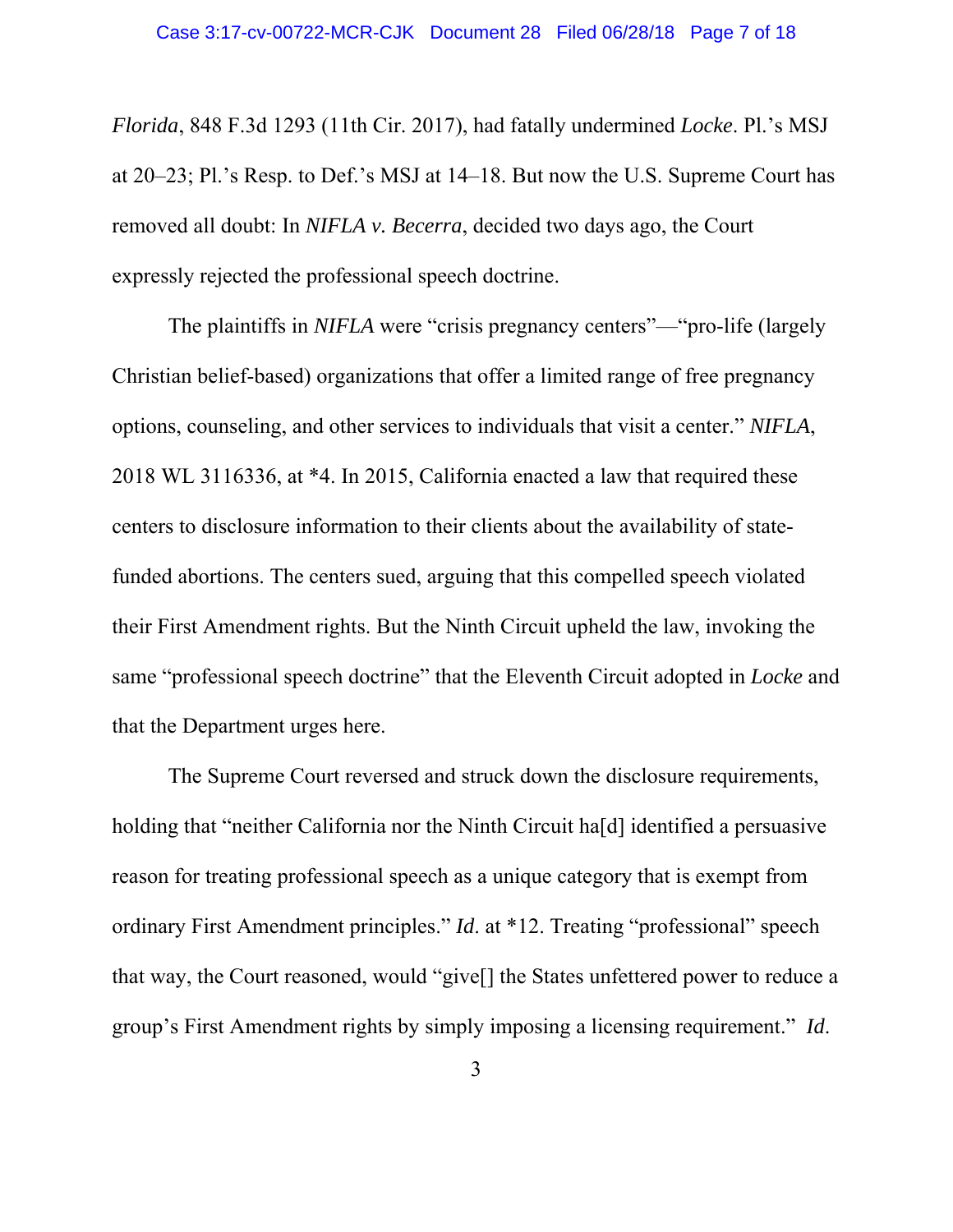at \*11. But "[s]tates cannot choose the protection that speech receives under the First Amendment…." *Id*.

Instead, there are only two situations in which states enjoy more flexibility to regulate professional speech, neither of which applies here.

First, the Supreme Court has applied lower scrutiny "to some laws that require professionals to disclose factual, noncontroversial information in their 'commercial speech.'" *Id*. at \*8 (citations omitted). This does not apply here because the Act is not a disclosure law—it prohibits speech—and because Ms. Del Castillo's dietary advice is not commercial speech.<sup>2</sup>

Second, "States may regulate professional conduct, even though that conduct incidentally involves speech." *Id*. (citation omitted). To be sure, the Department describes Ms. Del Castillo's dietary advice as "the profession of dietetics and nutritional counseling" and the burden imposed on her advice as merely

<sup>&</sup>lt;sup>2</sup> Although Ms. Del Castillo is engaged in commerce, her speech is not "commercial speech" as the Supreme Court has defined that term. "[T]he core notion of commercial speech [is] speech which does no more than propose a commercial transaction." *Bolger v. Youngs Drug Prods. Corp.*, 463 U.S. 60, 66 (1983) (quotation marks and citation omitted). Even where courts have extended the doctrine beyond this basic core, they have done so only to include things like "material representations about the efficacy, safety, and quality of the advertiser's product, and other information asserted for the purpose of persuading the public to purchase the product." *United States v. Philip Morris USA*, *Inc.*, 566 F.3d 1095, 1143 (D.C. Cir. 2009).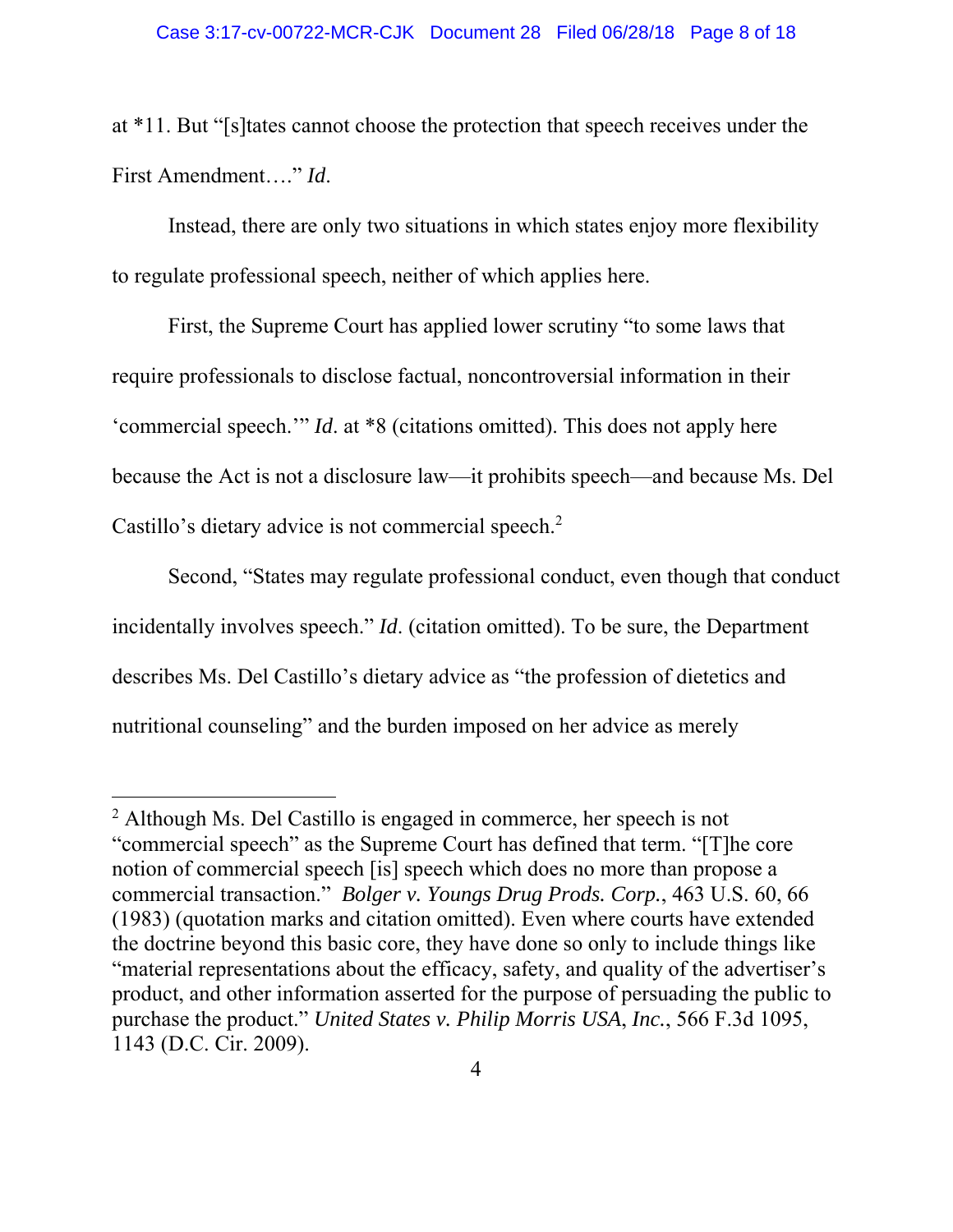"incidental" to the regulation of those professional services. *See, e.g.*, Def.'s Mem. Opp'n. Pl.'s Mot. Summ. J. at 9. But the Court in *NIFLA* and other recent decisions have made clear that this exception does not apply when the "professional conduct" being regulated is itself speech. *See, e.g.*, *Holder v. Humanitarian Law Project*, 562 U.S. 1, 27–28 (2011). Instead, this exception allows the government to regulate *non-expressive conduct* even though speech may be involved in facilitating that conduct. For example, the Court has held that the government can require doctors who perform abortions (a type of non-expressive professional conduct) to make certain factual disclosures to their patients. *See NIFLA*, 2018 WL 3116336, at \*9–10 (citing *Planned Parenthood of Se. Pa. v. Casey*, 505 U.S. 833, 884 (1992)). Here, however, the Act "is not tied to a procedure at all," *id.* at \*10; Ms. Del Castillo wants to do—and was fined for doing—only one thing: talking to people about their diet. Thus, because the only "conduct triggering coverage under the statute consists of communicating a message," *Holder*, 561 U.S. at 28, the Department cannot take advantage of this narrow exception.

 In short, *NIFLA* confirms Ms. Del Castillo's commonsense intuition that a law that prohibits her from speaking to people about diet is a regulation of speech.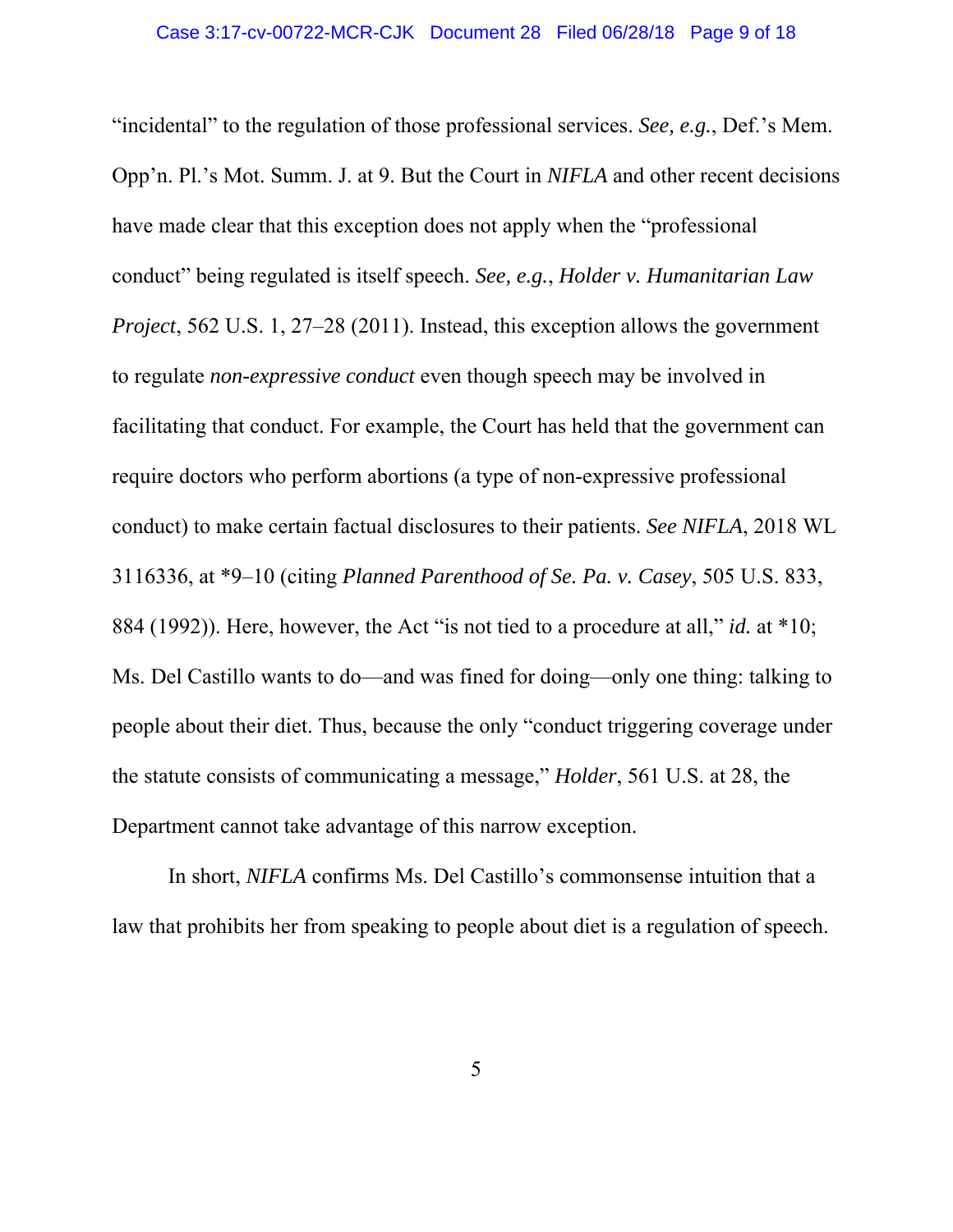Like *NIFLA*, this is an ordinary First Amendment case, and this Court should decide it using ordinary First Amendment principles.<sup>3</sup>

### **II. Under Ordinary First Amendment Principles, the Act Is a Content-Based Regulation of Speech and Is Subject to Strict Scrutiny.**

As Plaintiff explained in her Motion for Summary Judgment, laws that are triggered by speech of a particular content are content-based. Pl.'s Mot. Summ. J. at 17 (citing *Holder*). Florida's regulation of dietary speech is content-based in at least two ways. First, it is subject-matter based: It prohibits Ms. Del Castillo from being paid for speech about diet, rather than speech about any other subject. *See Reed v. Town of Gilbert*, 135 S. Ct. 2218, 2227 (2015) (holding that "[g]overnment regulation of speech is content based if . . . [it] defin[es] regulated speech by particular subject matter"). Second, Florida's law makes distinctions between different types of speech about diet: It applies to individualized advice, but not to general advice. *See Holder*, 561 U.S. at 27 (holding that a law is content-based where speech that "imparts a 'specific skill' or communicates advice derived from 'specialized knowledge' . . . is barred," but speech that "imparts only general or

<sup>&</sup>lt;sup>3</sup> The Department spends much of its response brief arguing that Florida's regulation of speech about diet survives rational-basis review under the Due Process and Equal Protection Clauses of the Fourteenth Amendment. Because *NIFLA* confirms that this is a First Amendment case—and so cannot be subject to rational-basis review—this Court need not consider those arguments.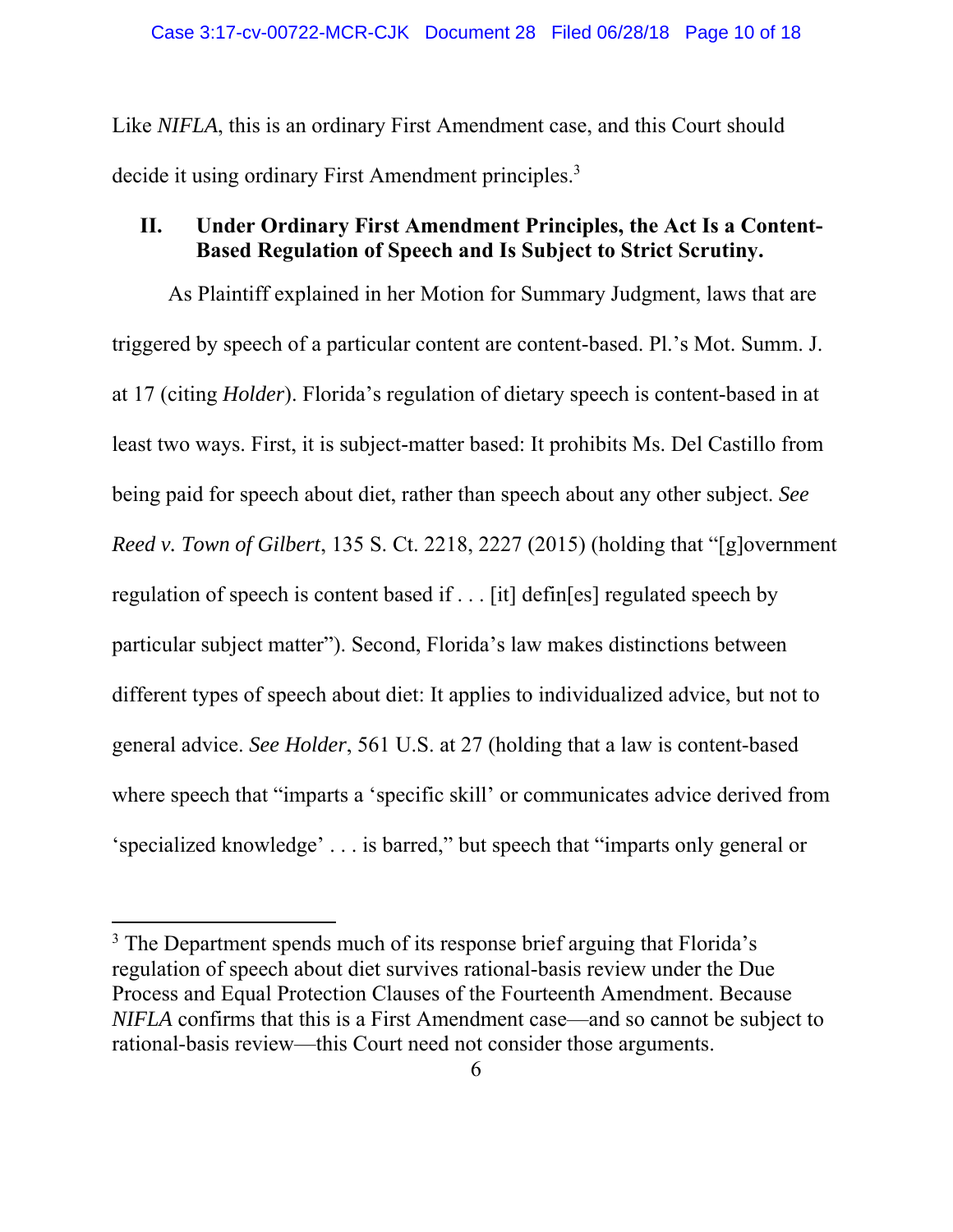unspecialized knowledge" is not).<sup>4</sup> As a result, Florida's law is content-based and subject to strict scrutiny.

The Department makes two counterarguments. First the Department argues that any burden Florida's law imposes on Ms. Del Castillo's speech is "merely incidental to the regulation of dietetics and nutritional counseling," and so "is not subject to *any* degree of First Amendment scrutiny." Def.'s Mem. Opp'n. Pl.'s Mot. Summ. J. at 11 (emphasis in original). This is the argument that the Supreme Court rejected in *NIFLA*, and so needs no further discussion.

 Second, the Department argues that Florida's prohibition on Ms. Del Castillo's speech is not content-based because "[s]he can communicate about dietetics and nutrition to anyone she wants . . . provided she does not do so for pay." *Id*. at 5. Under the Department's theory, it is the fact of *payment*, rather than the content of Ms. Del Castillo's speech, that triggers regulation, and so Florida's law does not implicate the First Amendment at all.

<sup>&</sup>lt;sup>4</sup> Florida's law is also speaker-based because it prohibits speech only by people whom the Department has not licensed. The Supreme Court has separately held that speaker-based restrictions—like content-based restrictions—receive strict scrutiny. *See Sorrell v. IMS Health, Inc.*, 564 U.S. 552, 565–66 (2011); *see also Simon & Schuster, Inc. v. Members of N.Y. State Crime Victims Bd.*, 502 U.S. 105, 117 (1991) ("The government's power to impose content-based financial disincentives on speech surely does not vary with the identity of the speaker.")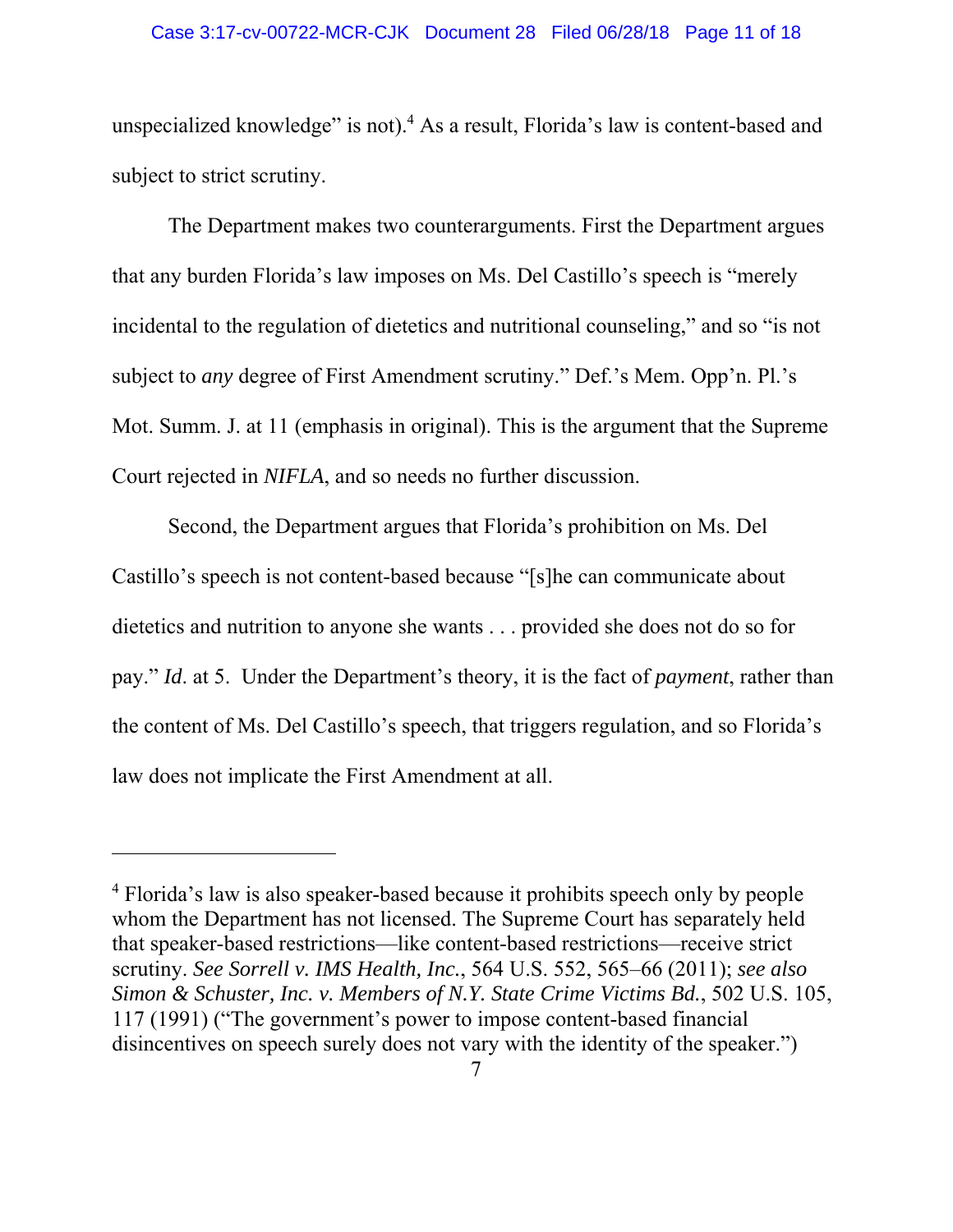This second argument adds nothing to the first. After all, most professionals get paid for their work and that made no difference to the Court in *NIFLA*. And it's not as if the Act regulates all paid speech regardless of its content—the Act allows Ms. Del Castillo to give paid advice about anything under the sun, except diet.

In any event, the U.S. Supreme Court expressly rejected this second argument decades ago in *Simon & Schuster, Inc. v. Members of the New York State Crime Victims Board*, 502 U.S. 105 (1991). That case concerned the constitutionality of New York's "Son of Sam" law, which forbade criminals from profiting from books written about their crimes. Just as the law here applies only to compensated speech on the subject of diet, New York's law applied only to compensated speech on the subject of one's crimes. New York's law imposed no limit on speakers receiving income from other sources, including for speech on topics other than their crimes.

The Supreme Court unanimously agreed that New York's law was contentbased, holding that "[a] statute is presumptively inconsistent with the First Amendment if it imposes a financial burden on speakers because of the content of their speech." *Id.* at 115.<sup>5</sup> Indeed, the Court believed this conclusion was "so

<sup>&</sup>lt;sup>5</sup> Justices Blackmun and Kennedy concurred separately, but agreed that the law was content-based. Justice Thomas took no part in the consideration of the case.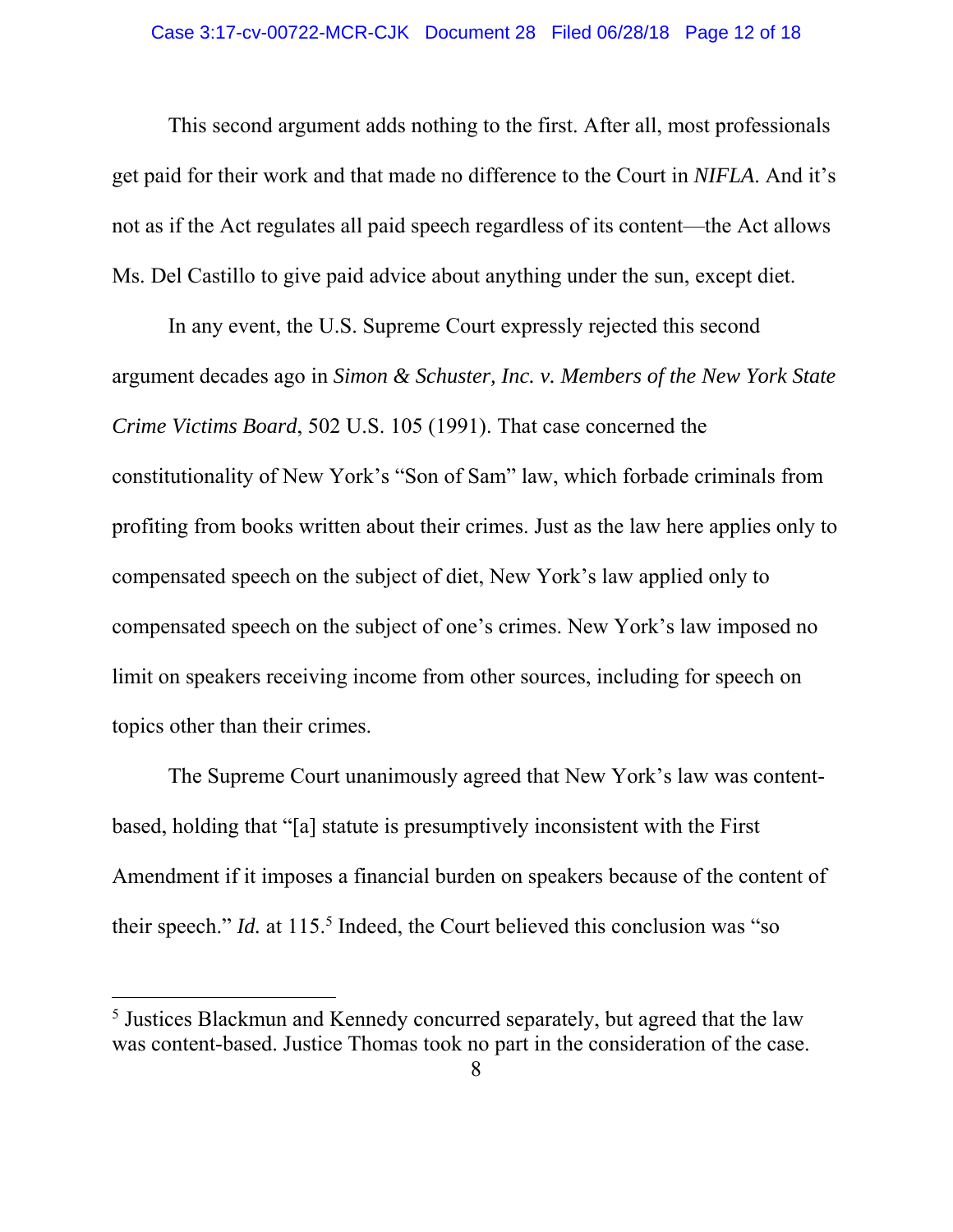'obvious' as to not require explanation." *Id.* (*citing Leathers v. Medlock*, 499 U.S. 438, 447 (1991)). Even so, the Court provided a commonsense explanation: The Son of Sam law was content-based because it "singles out income derived from expressive activity for a burden the state places on no other income, and it is directed only at works with a specified content." *Id.* Thus, the Court reviewed the law with strict scrutiny, which it could not survive.

*Simon & Schuster* was consistent with the rule—"well settled" both then and now—that "a speaker's rights are not lost merely because compensation is received." *Riley v. Nat'l Fed. of the Blind of N.C., Inc.*, 487 U.S. 781, 801 (1988). Nor could the rule be otherwise, because any other rule would grant the government vast power to suppress speech.

The Department implicitly concedes as much. Responding to Plaintiff's argument that Florida's law is unconstitutionally underinclusive because it excludes a large amount of speech materially identical to Plaintiff's, the Department argues that "[i]f . . . the Act were extended to apply to newspapers, books, [or] television shows . . . it would constitute a content-based restriction on speech subject to strict scrutiny." Def.'s Mem. Opp'n. Pl.'s Mot. Summ. J. at 11. That's correct—the government cannot prohibit the journalists, authors, and television personalities who produce that speech from being paid for their efforts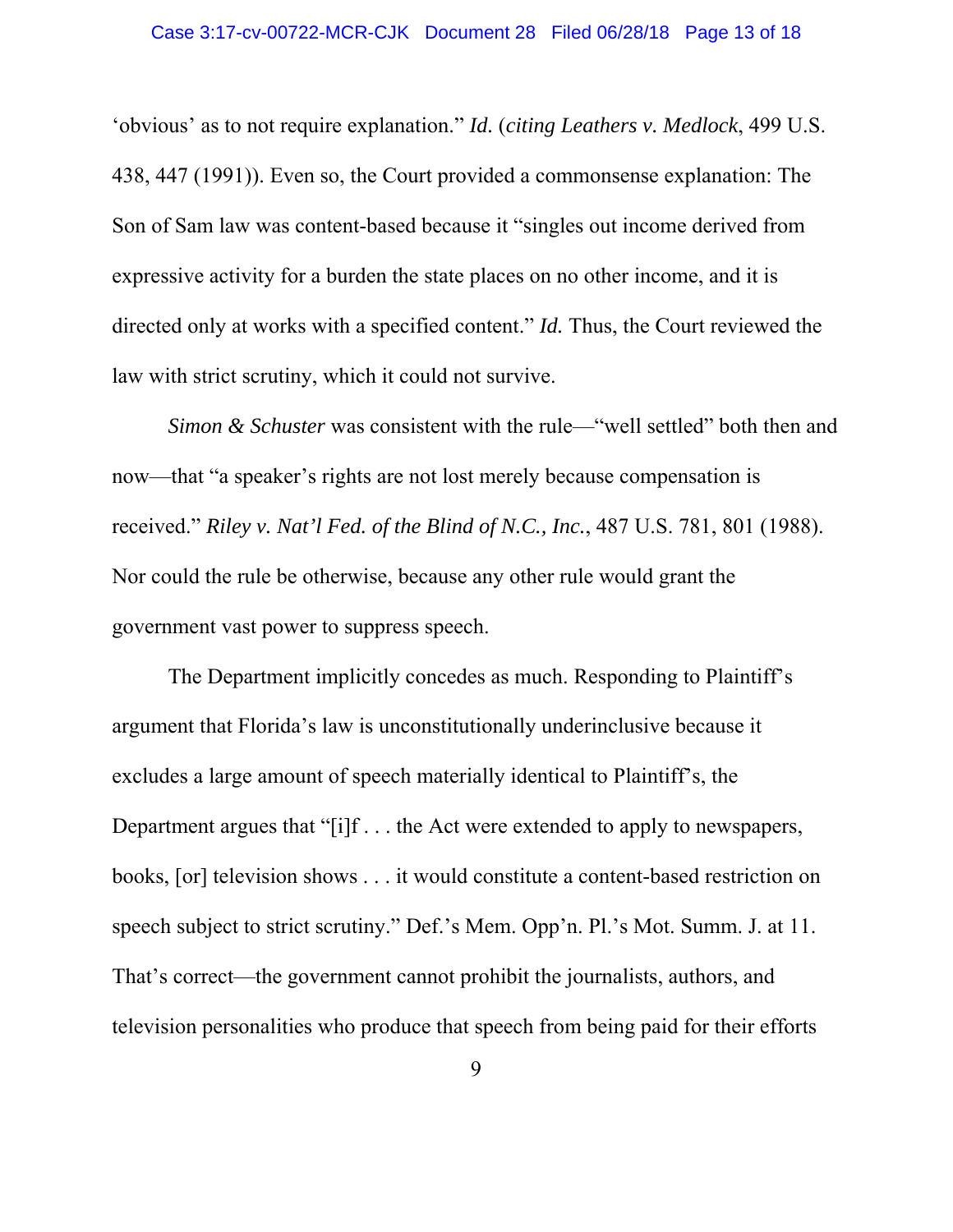unless it can satisfy the high bar of strict scrutiny. But, as *NIFLA* confirms, that same rule applies to individualized advice like Ms. Del Castillo's.

Applying these principles here, Florida's law, as applied to Ms. Del Castillo, is a content-based restriction on speech. Ms. Del Castillo wants to talk with paying clients, and whether she may do so depends on what she says. If she wants to give individualized advice about diet, she must do so for free. If she does so for pay, the government can fine her or throw her in jail. That is all that the First Amendment requires to trigger strict scrutiny.<sup>6</sup>

#### **III. The Department Has Not Carried Its Burden Under Any Level of First Amendment Scrutiny.**

Because binding precedent confirms that this is a First Amendment case, this case is also easy to resolve. As explained in Plaintiff's earlier briefing, under strict scrutiny—or, indeed, any level of First Amendment scrutiny—the Department had an affirmative burden of showing that Florida's prohibition on dietary advice by

<sup>&</sup>lt;sup>6</sup> The Department argues in passing that Florida's law is not content-based despite facially singling out speech about diet for regulation—because the government did not enact the law "because of agreement or disagreement with the message [dietary advice] conveys." Def.'s Mem. Opp'n. Pl.'s Mot. Summ. J. at 4 (quoting *Crawford v. Lungren,* 96 F.3d 380, 384 (9th Cir. 1996)) (additional citation omitted). But the Supreme Court rejected that argument in *Reed*. 135 S. Ct. at 2228 ("A law that is content based on its face is subject to strict scrutiny regardless of the government's benign motive, content-neutral justification, or lack of 'animus toward the ideas contained' in the regulated speech.") (citation omitted).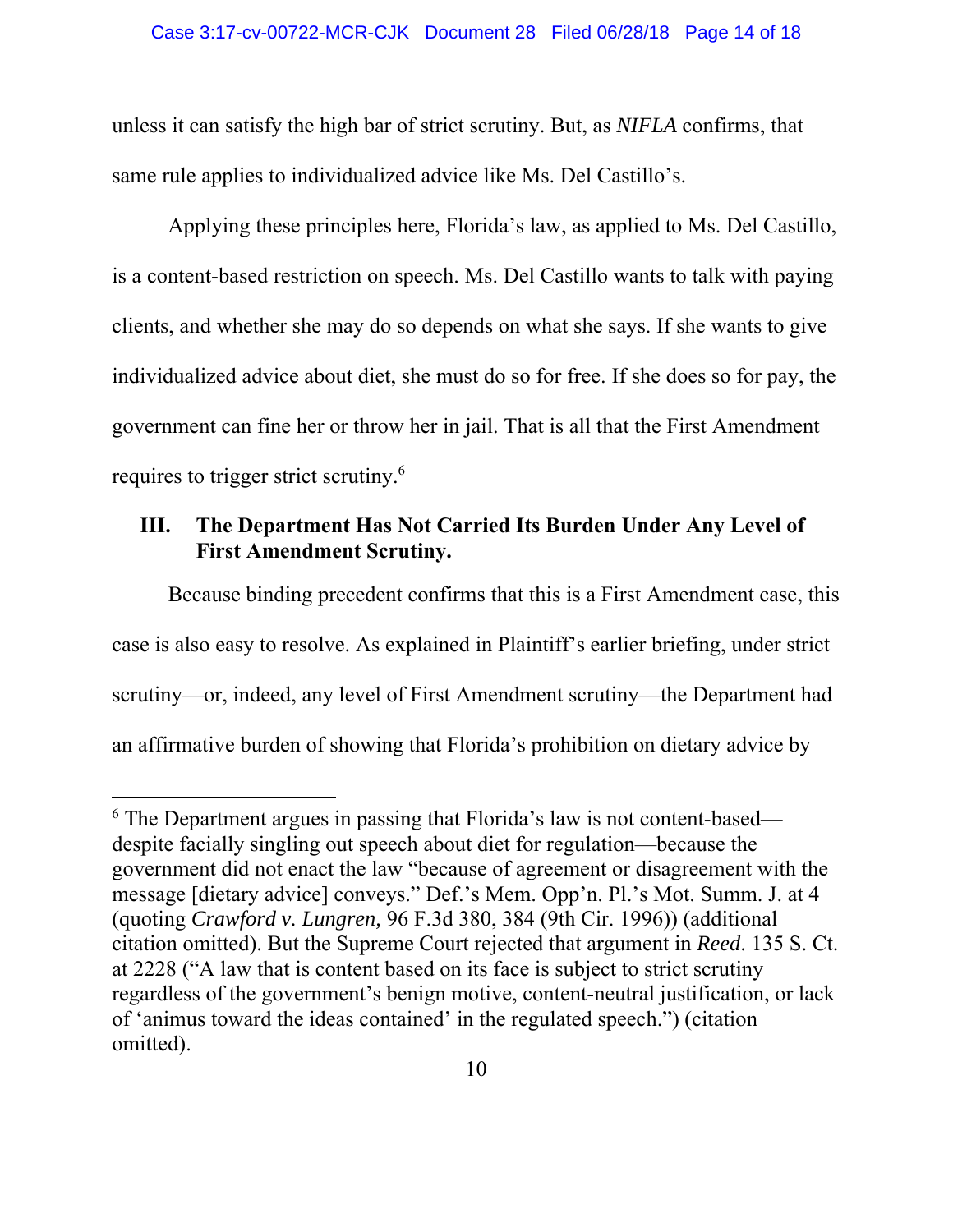#### Case 3:17-cv-00722-MCR-CJK Document 28 Filed 06/28/18 Page 15 of 18

unlicensed speakers addressed a real problem, in a meaningful way, while burdening no more speech than necessary. *See* Pl.'s Mot. Summ. J. at 23–27; Pl's Resp. Def.'s Mot. Summ. J. at 18–22.

The Department has made no effort to carry this burden. Indeed, the Department's response brief does not contain even a single citation to record evidence. Nor has the Department alleged that there are any material facts in dispute that would preclude summary judgment. That is dispositive. *See United States v. Playboy Entm't Grp., Inc.*, 529 U.S. 803, 816 (2000) ("When the Government restricts speech, the Government bears the burden of proving the constitutionality of its actions.")

#### **CONCLUSION**

For the reasons explained above, Plaintiff requests that this Court grant Plaintiff's motion for summary judgment, deny the Department's cross-motion, and hold that Florida's Dietetics/Nutrition Practice Act is unconstitutional as applied to Heather Del Castillo and other similarly situated speakers.

Dated: June 28, 2018.

Respectfully submitted,

/s/ Ari Bargil Ari Bargil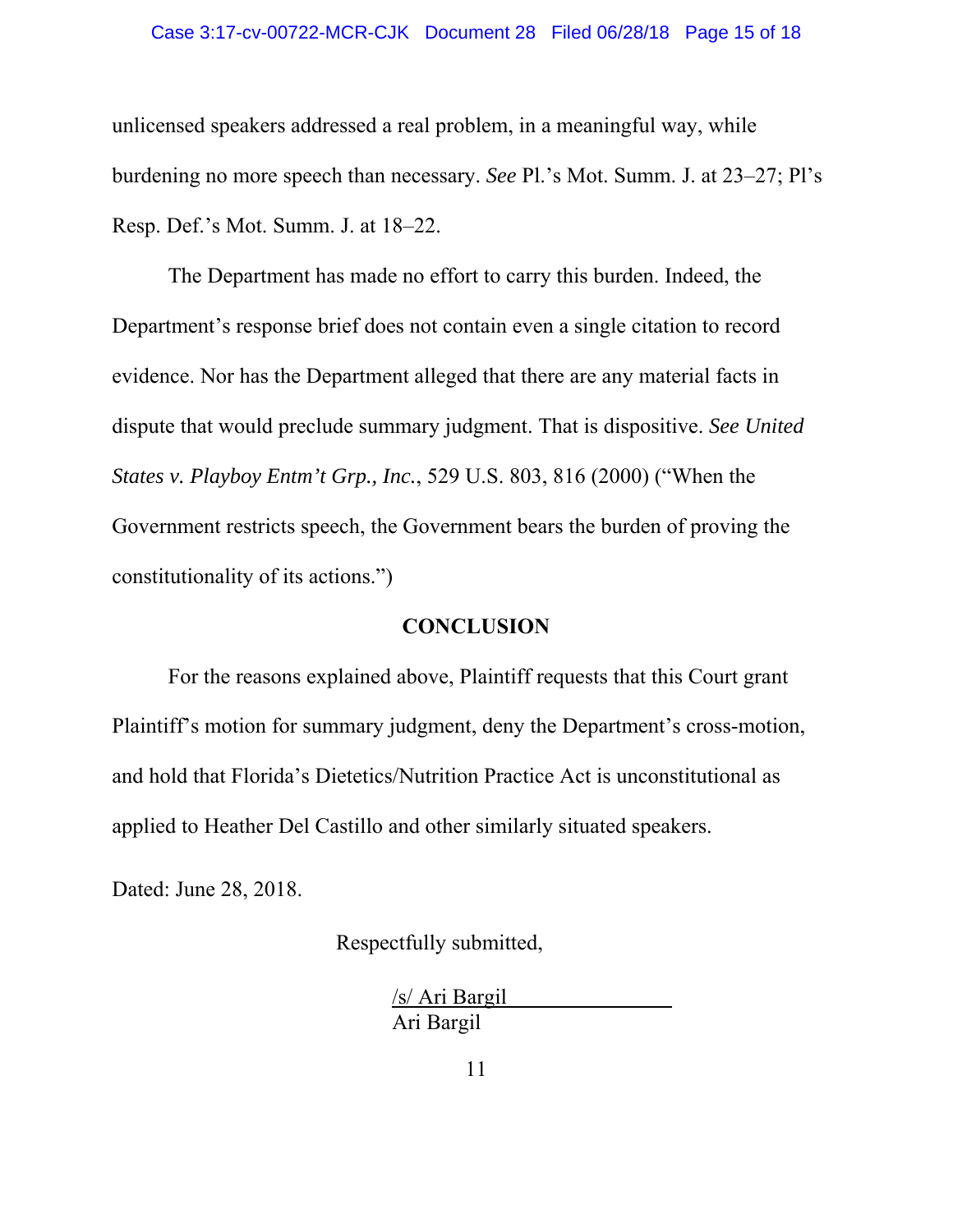INSTITUTE FOR JUSTICE 2 S. Biscayne Blvd., Suite 3180 Miami, FL 33131 Telephone: (305) 721-1600 Fax: (305) 721-1601 E-mail: abargil@ij.org

Paul M. Sherman INSTITUTE FOR JUSTICE 901 N. Glebe Rd., Suite 900 Arlington, VA 22203 Telephone: (703) 682-9320 Fax: (703) 682-9321 E-mail: psherman@ij.org

*Attorneys for Plaintiff*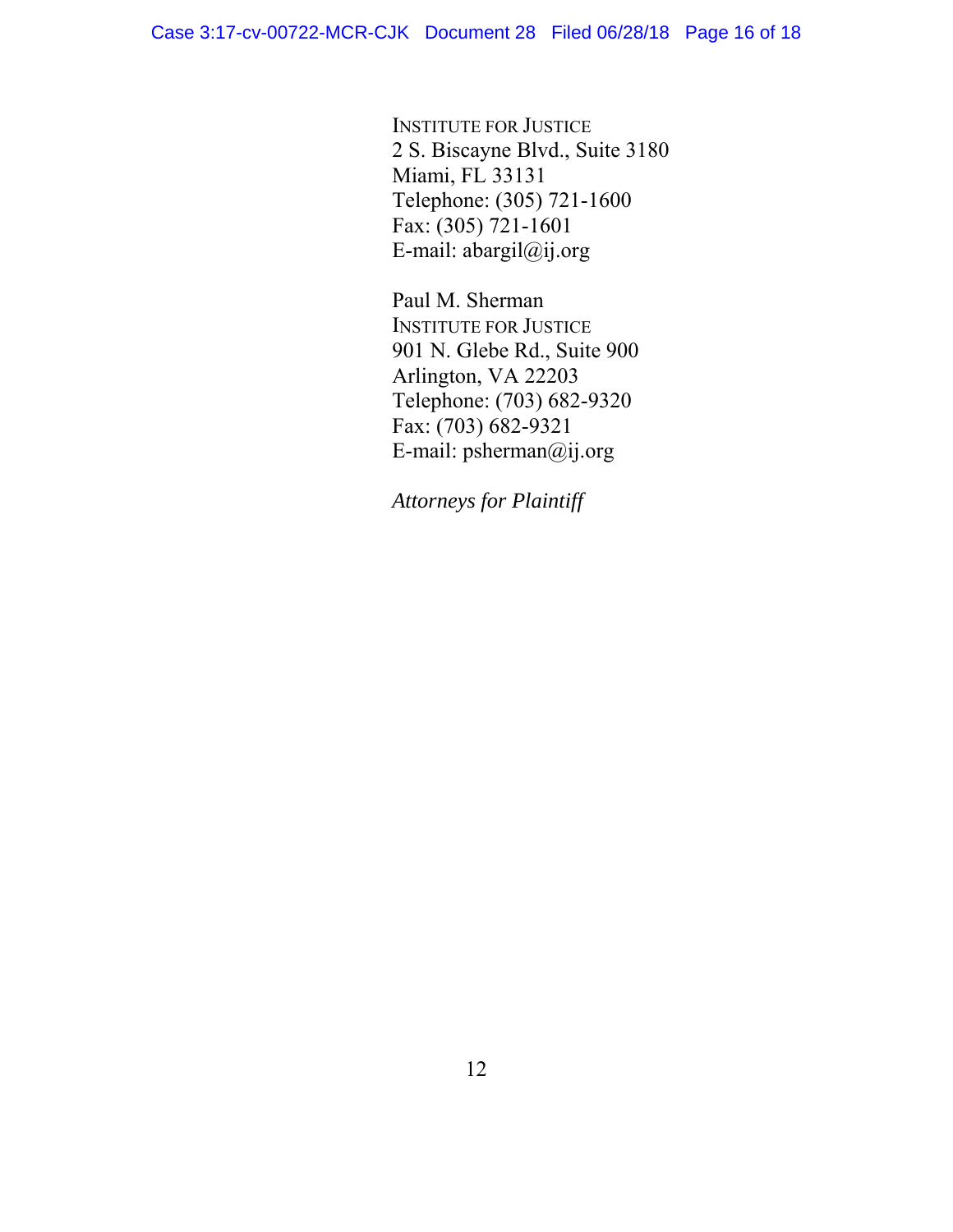# **CERTIFICATE OF COMPLIANCE**

I CERTIFY that the foregoing brief complies with Local Rule 7.1(F) and

56.1(E) because it contains 2,099 words.

/s/ Ari Bargil Ari Bargil INSTITUTE FOR JUSTICE